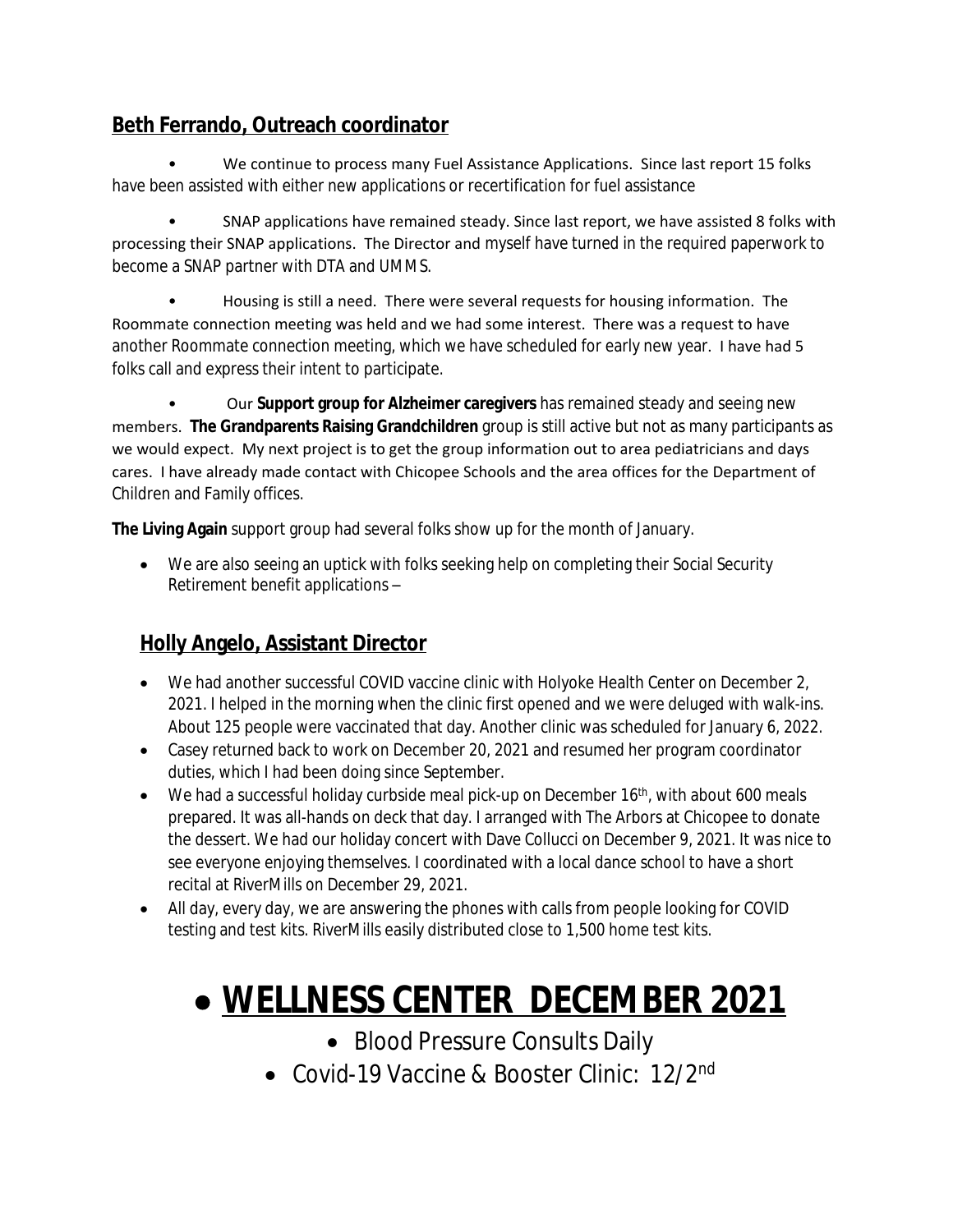- Holiday Stress Series: 12/6<sup>th</sup> 13<sup>th</sup> 20<sup>th</sup>
	- Healthy Holiday Eating: 12/8<sup>th</sup>
	- Treating Pain without Pills: 12/13<sup>th</sup>
		- Don't Focus on Calories: 12/15<sup>th</sup>

## **FUTURE SENIOR CENTER EVENTS**

- Covid-19 Vaccine & Booster Clinic: 1/6<sup>th</sup>
- Balanced Diet for a Healthy Weight: 1/12<sup>th</sup>
- Weight Loss & Hypnosis Series: 1/3rd 1/10th 1/24th
- Movement Matters Making Yoga Accessible: 1/18<sup>th</sup>
	- Dementia Series: 1/27<sup>th</sup> 2/3<sup>rd</sup>
	- Age Safe America Home Safety: 1/19th

## **ADDITIONAL**

- Visitors/Inquiries 235 Medical Clearance 28
- For questions, suggestions or concerns please contact our Nurses Dianne or Helen at the Wellness Center @ 413-534-3698 x 119
	- [dcopeland@chicopeema.gov](mailto:dcopeland@chicopeema.gov) hbiglin@chicopeema.gov

### **Casey Conroy, Program Coordinator**

- Back in office on 12/16 from Maternity leave
- Followed up with staff about updates regarding programming/fitness
- Introduced birthday entertainment 12/16
- Set up movie 12/21
- Began looking into March/April programming
- Begin fitness reimbursement forms for members
- Assisted with answering calls regarding vaccine clinic/testing site/at home testing
- Assisted with handing out meals for Christmas curbside pick up meal
- Followed up with fitness instructors
- Returned emails/phone calls received while I was away
- Sent press releases to local papers for programming
- Assisted in covering transportation department-scheduling rides/drivers from 12/20-12/30
- Edited meal delivery sheets for drivers daily meal deliveries
- Counted and turned in money collected from fitness classes

Confirmed programming for the remainder of December/beginning of January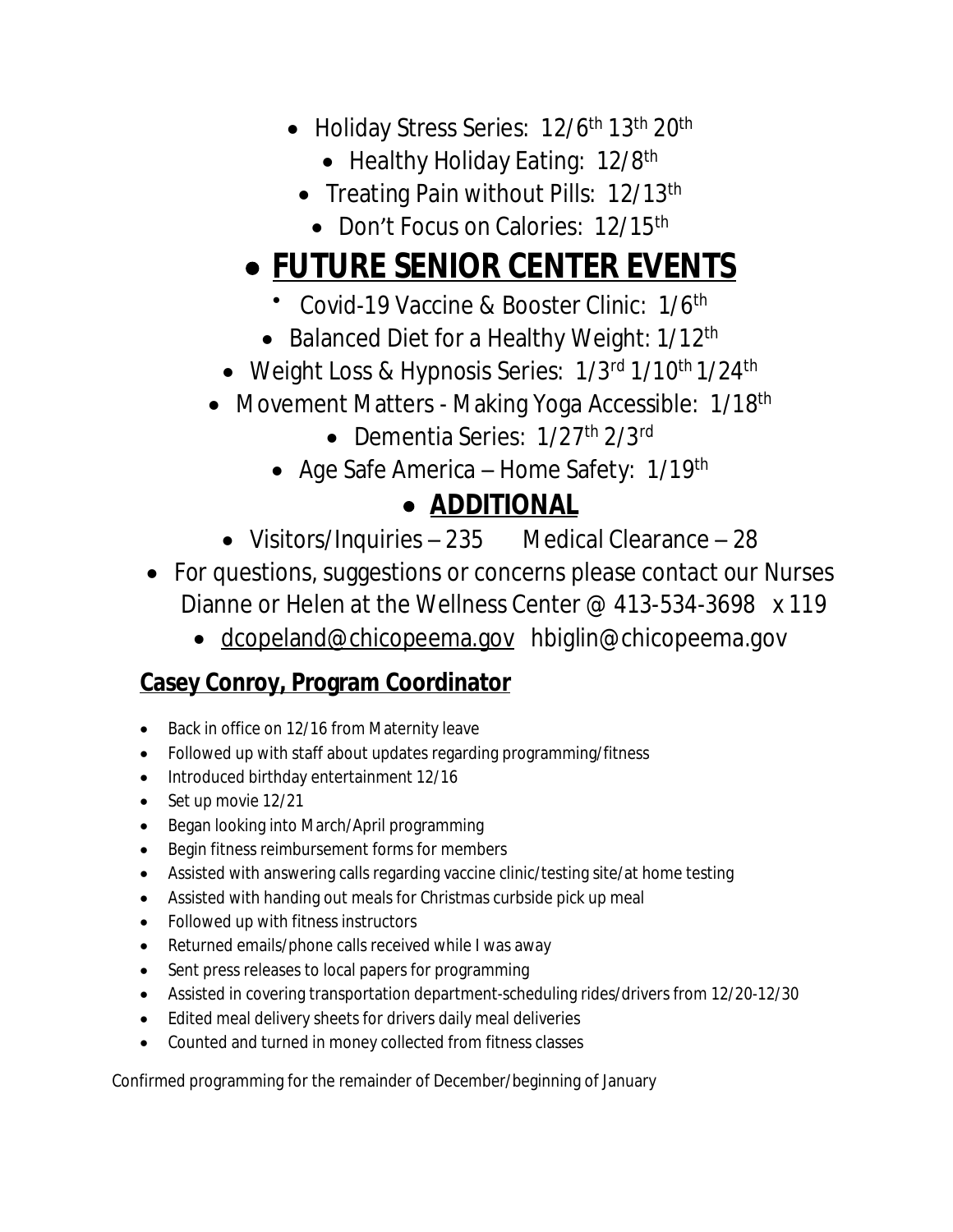#### **Michelle Blaney, Office Manager**

- Paying bills
- Entering payroll
- Ordering supplies
- Assisted with Holiday curbside dinner
- Entering and making deposits from the curbside meals, transportation and various donations
- Led and assisted with in-person December craft classes: Fresh Greens Arrangement, Christmas Green Planter, Christmas themed take out box, Sock Gnome craft.

#### **Anne Fountain, Kitchen Manager**

- Order food and supplies for kitchen
- Cook the lunches
- Cook and bake for Cafe
- Hand out the meals curbside
- Create menu for the meal service
- Maintain a clean kitchen
- Manage Café workers
- Manage kitchen staff
- Do shopping outside of deliveries
- Cook for special events

#### **Diane Gay, Program Assistant**

- **Tuesday at the Movies**
	- Provided refreshments (popcorn & water)

#### **Veterans Voice**

- $\triangleright$  Provided refreshments for Veterans Voice meeting
- Added 31 new participants to **SchedulesPlus** and issued swipe cards
- Entered participants COVID Waiver form information into **SchedulesPlus**
- Booked appointments for COVID booster shots
- Helped distribute COVID Rapid Test Kits